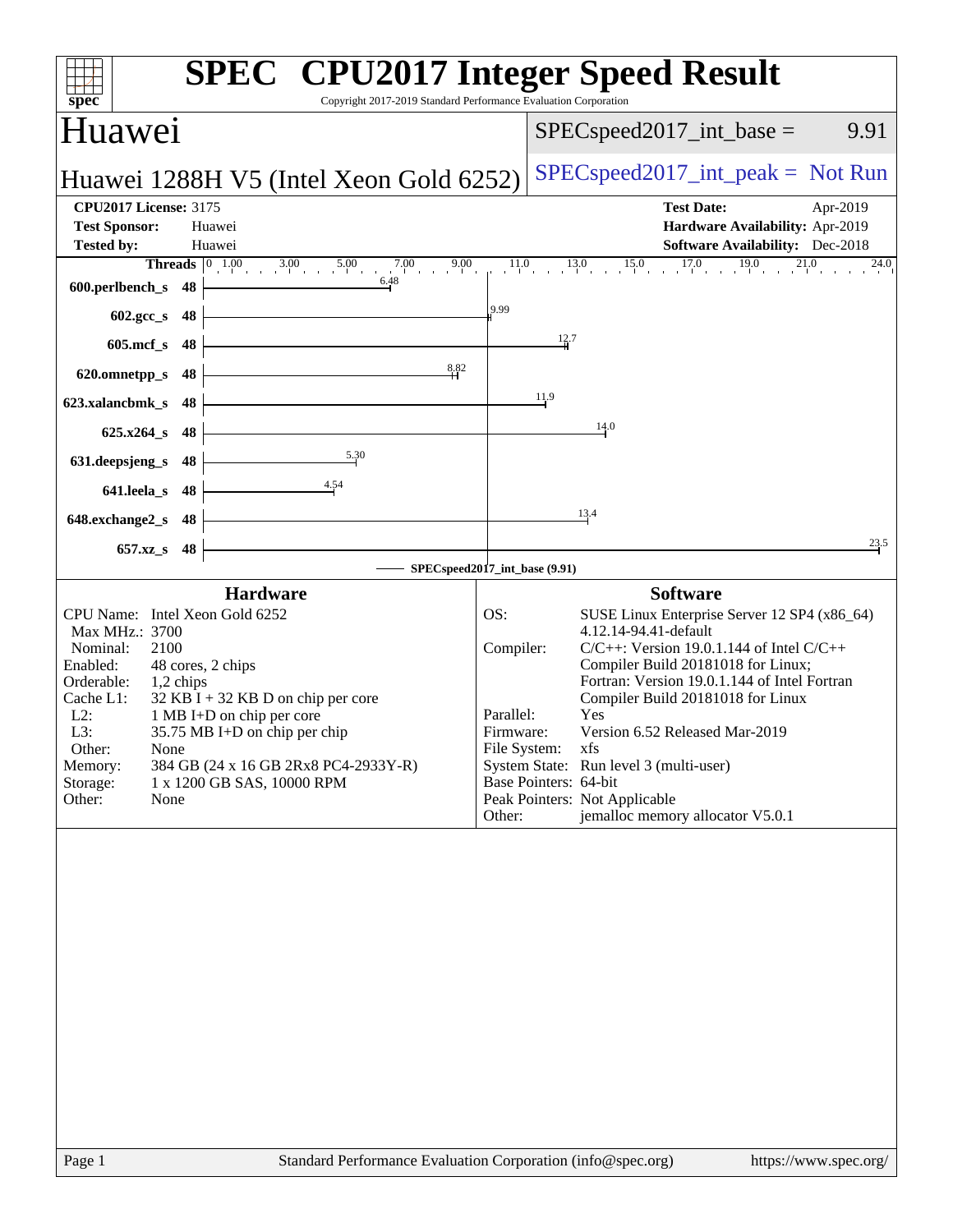

# **[SPEC CPU2017 Integer Speed Result](http://www.spec.org/auto/cpu2017/Docs/result-fields.html#SPECCPU2017IntegerSpeedResult)**

Copyright 2017-2019 Standard Performance Evaluation Corporation

## Huawei

### $SPEC speed2017\_int\_base =$  9.91

### Huawei 1288H V5 (Intel Xeon Gold  $6252$ ) [SPECspeed2017\\_int\\_peak =](http://www.spec.org/auto/cpu2017/Docs/result-fields.html#SPECspeed2017intpeak) Not Run

**[CPU2017 License:](http://www.spec.org/auto/cpu2017/Docs/result-fields.html#CPU2017License)** 3175 **[Test Date:](http://www.spec.org/auto/cpu2017/Docs/result-fields.html#TestDate)** Apr-2019 **[Test Sponsor:](http://www.spec.org/auto/cpu2017/Docs/result-fields.html#TestSponsor)** Huawei **[Hardware Availability:](http://www.spec.org/auto/cpu2017/Docs/result-fields.html#HardwareAvailability)** Apr-2019 **[Tested by:](http://www.spec.org/auto/cpu2017/Docs/result-fields.html#Testedby)** Huawei **[Software Availability:](http://www.spec.org/auto/cpu2017/Docs/result-fields.html#SoftwareAvailability)** Dec-2018

### **[Results Table](http://www.spec.org/auto/cpu2017/Docs/result-fields.html#ResultsTable)**

|                                      | <b>Base</b>    |                |       |                |       | <b>Peak</b>    |       |                |                |              |                |              |                |              |
|--------------------------------------|----------------|----------------|-------|----------------|-------|----------------|-------|----------------|----------------|--------------|----------------|--------------|----------------|--------------|
| <b>Benchmark</b>                     | <b>Threads</b> | <b>Seconds</b> | Ratio | <b>Seconds</b> | Ratio | <b>Seconds</b> | Ratio | <b>Threads</b> | <b>Seconds</b> | <b>Ratio</b> | <b>Seconds</b> | <b>Ratio</b> | <b>Seconds</b> | <b>Ratio</b> |
| $600.$ perlbench_s                   | 48             | 274            | 6.48  | 274            | 6.47  | 273            | 6.50  |                |                |              |                |              |                |              |
| $602 \text{.} \text{gcc}\text{_<}$ s | 48             | 402            | 9.91  | 398            | 9.99  | 398            | 10.0  |                |                |              |                |              |                |              |
| $605$ .mcf s                         | 48             | 373            | 12.7  | 375            | 12.6  | 372            | 12.7  |                |                |              |                |              |                |              |
| 620.omnetpp_s                        | 48             | 185            | 8.82  | 188            | 8.67  | 184            | 8.85  |                |                |              |                |              |                |              |
| 623.xalancbmk s                      | 48             | 119            | 11.9  | 119            | 11.9  | 119            | 11.9  |                |                |              |                |              |                |              |
| 625.x264 s                           | 48             | 126            | 14.0  | 126            | 14.0  | 126            | 14.0  |                |                |              |                |              |                |              |
| 631.deepsjeng_s                      | 48             | 270            | 5.30  | 270            | 5.32  | 270            | 5.30  |                |                |              |                |              |                |              |
| 641.leela s                          | 48             | 376            | 4.54  | 376            | 4.53  | 376            | 4.54  |                |                |              |                |              |                |              |
| 648.exchange2_s                      | 48             | 220            | 13.4  | 220            | 13.4  | 220            | 13.4  |                |                |              |                |              |                |              |
| $657.xz$ s                           | 48             | 263            | 23.5  | 263            | 23.5  | 263            | 23.5  |                |                |              |                |              |                |              |
| $SPECspeed2017$ int base =<br>9.91   |                |                |       |                |       |                |       |                |                |              |                |              |                |              |

**[SPECspeed2017\\_int\\_peak =](http://www.spec.org/auto/cpu2017/Docs/result-fields.html#SPECspeed2017intpeak) Not Run**

Results appear in the [order in which they were run.](http://www.spec.org/auto/cpu2017/Docs/result-fields.html#RunOrder) Bold underlined text [indicates a median measurement.](http://www.spec.org/auto/cpu2017/Docs/result-fields.html#Median)

### **[Operating System Notes](http://www.spec.org/auto/cpu2017/Docs/result-fields.html#OperatingSystemNotes)**

Stack size set to unlimited using "ulimit -s unlimited"

### **[General Notes](http://www.spec.org/auto/cpu2017/Docs/result-fields.html#GeneralNotes)**

Environment variables set by runcpu before the start of the run: KMP\_AFFINITY = "granularity=fine,compact,1,0" LD\_LIBRARY\_PATH = "/spec2017/lib/ia32:/spec2017/lib/intel64:/spec2017/je5.0.1-32:/spec2017/je5.0.1-64" OMP\_STACKSIZE = "192M"

 Binaries compiled on a system with 1x Intel Core i9-7900X CPU + 32GB RAM memory using Redhat Enterprise Linux 7.5 Transparent Huge Pages enabled by default Prior to runcpu invocation Filesystem page cache synced and cleared with: sync; echo 3> /proc/sys/vm/drop\_caches Yes: The test sponsor attests, as of date of publication, that CVE-2017-5754 (Meltdown) is mitigated in the system as tested and documented. Yes: The test sponsor attests, as of date of publication, that CVE-2017-5753 (Spectre variant 1) is mitigated in the system as tested and documented. Yes: The test sponsor attests, as of date of publication, that CVE-2017-5715 (Spectre variant 2) is mitigated in the system as tested and documented. jemalloc, a general purpose malloc implementation built with the RedHat Enterprise 7.5, and the system compiler gcc 4.8.5 sources available from jemalloc.net or <https://github.com/jemalloc/jemalloc/releases>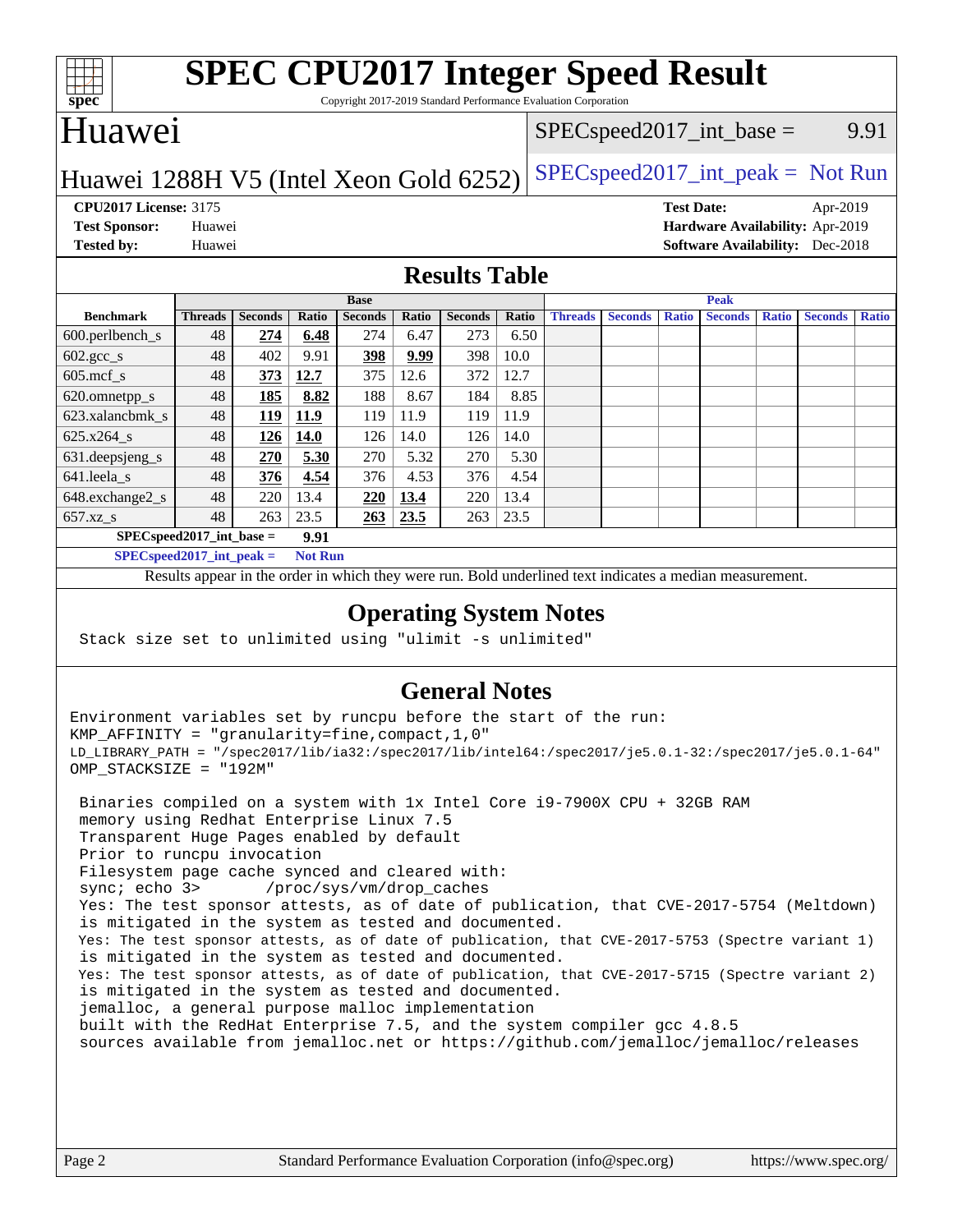| spec <sup>®</sup>                                                                                                                                                                                                                                                                                                                                                                                                                                      | Copyright 2017-2019 Standard Performance Evaluation Corporation                                                                                                                                                                             | <b>SPEC CPU2017 Integer Speed Result</b>                                                                                                                                                                                                                   |                       |
|--------------------------------------------------------------------------------------------------------------------------------------------------------------------------------------------------------------------------------------------------------------------------------------------------------------------------------------------------------------------------------------------------------------------------------------------------------|---------------------------------------------------------------------------------------------------------------------------------------------------------------------------------------------------------------------------------------------|------------------------------------------------------------------------------------------------------------------------------------------------------------------------------------------------------------------------------------------------------------|-----------------------|
| Huawei                                                                                                                                                                                                                                                                                                                                                                                                                                                 |                                                                                                                                                                                                                                             | $SPEC speed2017\_int\_base =$                                                                                                                                                                                                                              | 9.91                  |
| Huawei 1288H V5 (Intel Xeon Gold 6252)                                                                                                                                                                                                                                                                                                                                                                                                                 |                                                                                                                                                                                                                                             | $SPEC speed2017\_int\_peak = Not Run$                                                                                                                                                                                                                      |                       |
| <b>CPU2017 License: 3175</b><br><b>Test Sponsor:</b><br>Huawei<br><b>Tested by:</b><br>Huawei                                                                                                                                                                                                                                                                                                                                                          |                                                                                                                                                                                                                                             | <b>Test Date:</b><br>Hardware Availability: Apr-2019<br><b>Software Availability:</b> Dec-2018                                                                                                                                                             | Apr-2019              |
|                                                                                                                                                                                                                                                                                                                                                                                                                                                        | <b>Platform Notes</b>                                                                                                                                                                                                                       |                                                                                                                                                                                                                                                            |                       |
| BIOS configuration:<br>Power Policy Set to Load Balance<br>Hyper-Threading Set to Disable<br>XPT Prefetch Set to Enabled<br>Sysinfo program /spec2017/bin/sysinfo<br>Rev: r5974 of 2018-05-19 9bcde8f2999c33d61f64985e45859ea9<br>running on sles12sp4 Tue Apr 2 06:48:23 2019<br>SUT (System Under Test) info as seen by some common utilities.<br>For more information on this section, see<br>https://www.spec.org/cpu2017/Docs/config.html#sysinfo |                                                                                                                                                                                                                                             |                                                                                                                                                                                                                                                            |                       |
| From /proc/cpuinfo<br>model name : Intel(R) Xeon(R) Gold 6252 CPU @ 2.10GHz<br>"physical id"s (chips)<br>2<br>48 "processors"<br>excerpts from /proc/cpuinfo might not be reliable. Use with caution.)<br>cpu cores : 24<br>siblings : 24                                                                                                                                                                                                              |                                                                                                                                                                                                                                             | cores, siblings (Caution: counting these is hw and system dependent. The following<br>physical 0: cores 0 1 2 3 4 5 6 8 9 10 11 12 13 16 17 18 19 20 21 25 26 27 28 29<br>physical 1: cores 0 1 2 3 4 5 6 8 9 10 11 12 13 16 17 18 19 20 21 25 26 27 28 29 |                       |
| From lscpu:<br>Architecture:<br>$CPU$ op-mode( $s$ ):<br>Byte Order:<br>CPU(s):<br>On-line CPU(s) list:<br>Thread(s) per core:<br>Core(s) per socket:<br>Socket(s):<br>NUMA $node(s)$ :<br>Vendor ID:<br>CPU family:<br>Model:<br>Model name:<br>Stepping:<br>CPU MHz:<br>CPU max MHz:<br>CPU min MHz:<br>BogoMIPS:<br>Virtualization:<br>L1d cache:<br>Lli cache:<br>L2 cache:<br>L3 cache:                                                           | x86 64<br>$32$ -bit, $64$ -bit<br>Little Endian<br>48<br>$0 - 47$<br>$\mathbf 1$<br>24<br>2<br>$\overline{2}$<br>GenuineIntel<br>6<br>85<br>6<br>2100.000<br>3700.0000<br>1000.0000<br>4200.00<br>$VT - x$<br>32K<br>32K<br>1024K<br>36608K | Intel(R) Xeon(R) Gold 6252 CPU @ 2.10GHz                                                                                                                                                                                                                   |                       |
| Page 3                                                                                                                                                                                                                                                                                                                                                                                                                                                 | (Continued on next page)<br>Standard Performance Evaluation Corporation (info@spec.org)                                                                                                                                                     |                                                                                                                                                                                                                                                            | https://www.spec.org/ |
|                                                                                                                                                                                                                                                                                                                                                                                                                                                        |                                                                                                                                                                                                                                             |                                                                                                                                                                                                                                                            |                       |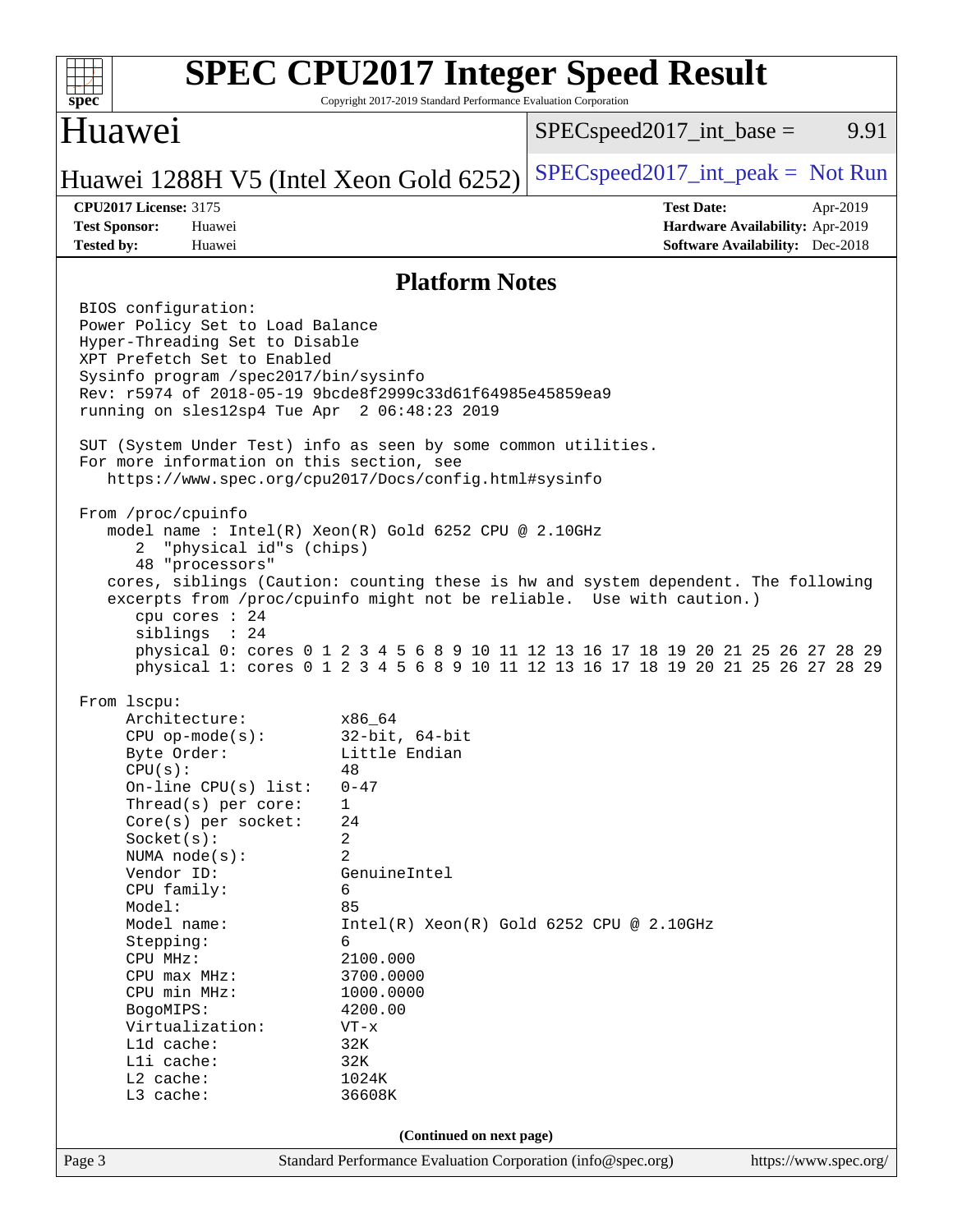| <b>SPEC CPU2017 Integer Speed Result</b><br>Copyright 2017-2019 Standard Performance Evaluation Corporation<br>$spec^*$                                                                                                                                                                                                                                                                                                                                                                                                                                                                                                                                                                                                                                                                                                                                                                                                                                                                                                                                                                                                                                                                                                                                                                                                                                                                                                                                                                                                                                                                                                                                                                                                                                                                                                                                                                                                                                                          |                                                                                                            |
|----------------------------------------------------------------------------------------------------------------------------------------------------------------------------------------------------------------------------------------------------------------------------------------------------------------------------------------------------------------------------------------------------------------------------------------------------------------------------------------------------------------------------------------------------------------------------------------------------------------------------------------------------------------------------------------------------------------------------------------------------------------------------------------------------------------------------------------------------------------------------------------------------------------------------------------------------------------------------------------------------------------------------------------------------------------------------------------------------------------------------------------------------------------------------------------------------------------------------------------------------------------------------------------------------------------------------------------------------------------------------------------------------------------------------------------------------------------------------------------------------------------------------------------------------------------------------------------------------------------------------------------------------------------------------------------------------------------------------------------------------------------------------------------------------------------------------------------------------------------------------------------------------------------------------------------------------------------------------------|------------------------------------------------------------------------------------------------------------|
| Huawei                                                                                                                                                                                                                                                                                                                                                                                                                                                                                                                                                                                                                                                                                                                                                                                                                                                                                                                                                                                                                                                                                                                                                                                                                                                                                                                                                                                                                                                                                                                                                                                                                                                                                                                                                                                                                                                                                                                                                                           | 9.91<br>$SPEC speed2017\_int\_base =$                                                                      |
| Huawei 1288H V5 (Intel Xeon Gold 6252)                                                                                                                                                                                                                                                                                                                                                                                                                                                                                                                                                                                                                                                                                                                                                                                                                                                                                                                                                                                                                                                                                                                                                                                                                                                                                                                                                                                                                                                                                                                                                                                                                                                                                                                                                                                                                                                                                                                                           | $SPEC speed2017\_int\_peak = Not Run$                                                                      |
| <b>CPU2017 License: 3175</b><br><b>Test Sponsor:</b><br>Huawei<br>Tested by:<br>Huawei                                                                                                                                                                                                                                                                                                                                                                                                                                                                                                                                                                                                                                                                                                                                                                                                                                                                                                                                                                                                                                                                                                                                                                                                                                                                                                                                                                                                                                                                                                                                                                                                                                                                                                                                                                                                                                                                                           | <b>Test Date:</b><br>Apr-2019<br>Hardware Availability: Apr-2019<br><b>Software Availability:</b> Dec-2018 |
| <b>Platform Notes (Continued)</b>                                                                                                                                                                                                                                                                                                                                                                                                                                                                                                                                                                                                                                                                                                                                                                                                                                                                                                                                                                                                                                                                                                                                                                                                                                                                                                                                                                                                                                                                                                                                                                                                                                                                                                                                                                                                                                                                                                                                                |                                                                                                            |
| NUMA node0 CPU(s):<br>$0 - 23$<br>NUMA nodel CPU(s):<br>$24 - 47$<br>Flaqs:<br>pat pse36 clflush dts acpi mmx fxsr sse sse2 ss ht tm pbe syscall nx pdpe1gb rdtscp<br>lm constant_tsc art arch_perfmon pebs bts rep_good nopl xtopology nonstop_tsc cpuid<br>aperfmperf pni pclmulqdq dtes64 monitor ds_cpl vmx smx est tm2 ssse3 sdbg fma cx16<br>xtpr pdcm pcid dca sse4_1 sse4_2 x2apic movbe popcnt tsc_deadline_timer aes xsave<br>avx f16c rdrand lahf_lm abm 3dnowprefetch cpuid_fault epb cat_13 cdp_13<br>invpcid_single ssbd mba ibrs ibpb stibp tpr_shadow vnmi flexpriority ept vpid<br>fsgsbase tsc_adjust bmil hle avx2 smep bmi2 erms invpcid rtm cqm mpx rdt_a avx512f<br>avx512dq rdseed adx smap clflushopt clwb intel_pt avx512cd avx512bw avx512vl<br>xsaveopt xsavec xgetbvl xsaves cqm_llc cqm_occup_llc cqm_mbm_total cqm_mbm_local<br>dtherm ida arat pln pts pku ospke avx512_vnni flush_lld arch_capabilities<br>/proc/cpuinfo cache data<br>cache size $: 36608$ KB<br>From numactl --hardware WARNING: a numactl 'node' might or might not correspond to a<br>physical chip.<br>$available: 2 nodes (0-1)$<br>node 0 cpus: 0 1 2 3 4 5 6 7 8 9 10 11 12 13 14 15 16 17 18 19 20 21 22 23<br>node 0 size: 191903 MB<br>node 0 free: 191355 MB<br>node 1 cpus: 24 25 26 27 28 29 30 31 32 33 34 35 36 37 38 39 40 41 42 43 44 45 46 47<br>node 1 size: 193279 MB<br>node 1 free: 192669 MB<br>node distances:<br>node<br>0<br>1<br>21<br>0:<br>10<br>1:<br>21<br>10<br>From /proc/meminfo<br>MemTotal:<br>394427280 kB<br>HugePages_Total:<br>0<br>Hugepagesize:<br>2048 kB<br>From /etc/*release* /etc/*version*<br>$S$ uSE-release:<br>SUSE Linux Enterprise Server 12 (x86_64)<br>$VERSION = 12$<br>PATCHLEVEL = $4$<br># This file is deprecated and will be removed in a future service pack or release.<br># Please check /etc/os-release for details about this release.<br>os-release:<br>NAME="SLES"<br>VERSION="12-SP4"<br>VERSION_ID="12.4" | fpu vme de pse tsc msr pae mce cx8 apic sep mtrr pge mca cmov                                              |
| (Continued on next page)<br>Page 4<br>Standard Performance Evaluation Corporation (info@spec.org)                                                                                                                                                                                                                                                                                                                                                                                                                                                                                                                                                                                                                                                                                                                                                                                                                                                                                                                                                                                                                                                                                                                                                                                                                                                                                                                                                                                                                                                                                                                                                                                                                                                                                                                                                                                                                                                                                | https://www.spec.org/                                                                                      |

 $\mathbf{I}$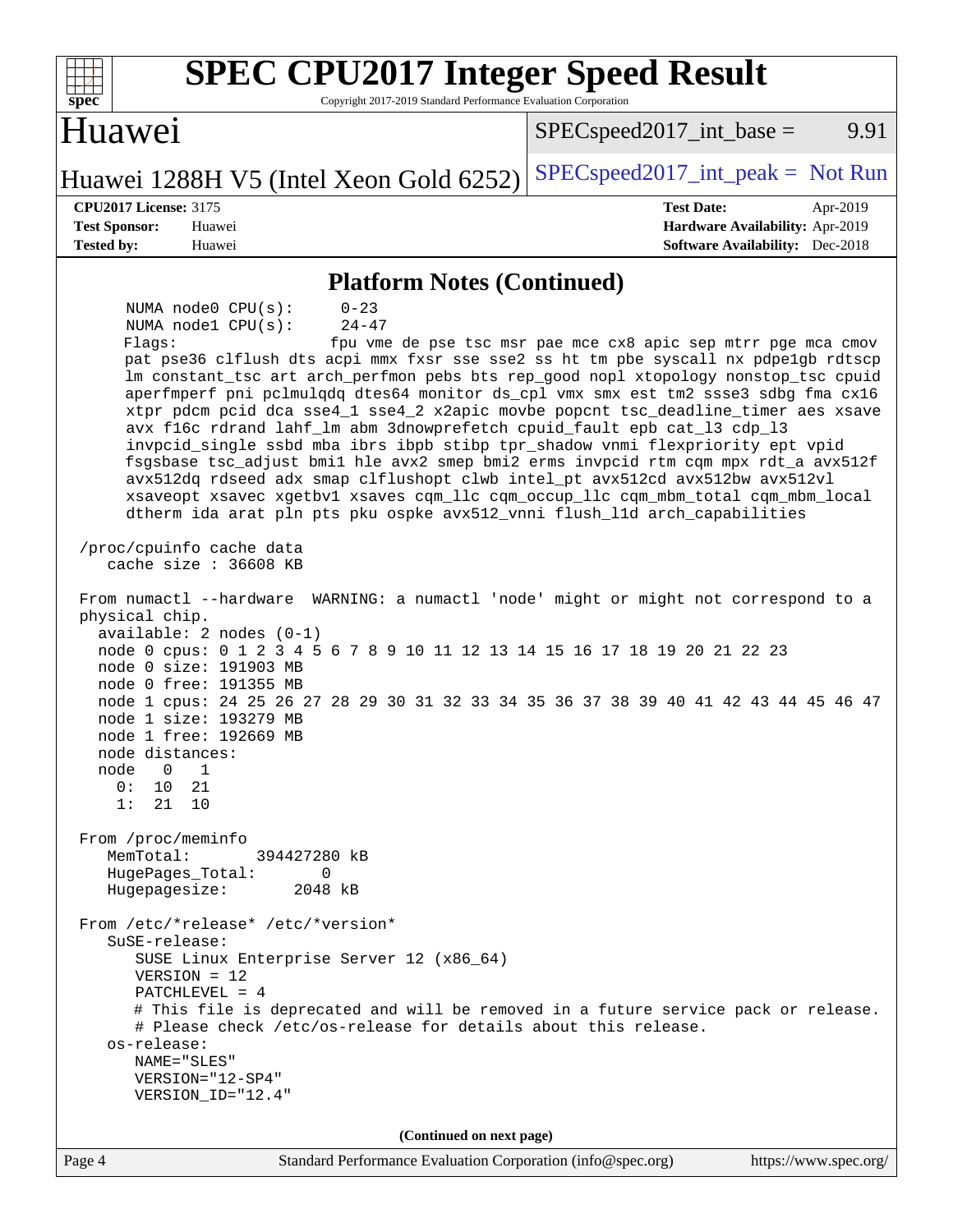

# **[SPEC CPU2017 Integer Speed Result](http://www.spec.org/auto/cpu2017/Docs/result-fields.html#SPECCPU2017IntegerSpeedResult)**

Copyright 2017-2019 Standard Performance Evaluation Corporation

## Huawei

 $SPEC speed2017\_int\_base =$  9.91

## Huawei 1288H V5 (Intel Xeon Gold  $6252$ ) [SPECspeed2017\\_int\\_peak =](http://www.spec.org/auto/cpu2017/Docs/result-fields.html#SPECspeed2017intpeak) Not Run

**[Tested by:](http://www.spec.org/auto/cpu2017/Docs/result-fields.html#Testedby)** Huawei **[Software Availability:](http://www.spec.org/auto/cpu2017/Docs/result-fields.html#SoftwareAvailability)** Dec-2018

**[CPU2017 License:](http://www.spec.org/auto/cpu2017/Docs/result-fields.html#CPU2017License)** 3175 **[Test Date:](http://www.spec.org/auto/cpu2017/Docs/result-fields.html#TestDate)** Apr-2019 **[Test Sponsor:](http://www.spec.org/auto/cpu2017/Docs/result-fields.html#TestSponsor)** Huawei **[Hardware Availability:](http://www.spec.org/auto/cpu2017/Docs/result-fields.html#HardwareAvailability)** Apr-2019

### **[Platform Notes \(Continued\)](http://www.spec.org/auto/cpu2017/Docs/result-fields.html#PlatformNotes)**

 PRETTY\_NAME="SUSE Linux Enterprise Server 12 SP4" ID="sles" ANSI\_COLOR="0;32" CPE\_NAME="cpe:/o:suse:sles:12:sp4" uname -a: Linux sles12sp4 4.12.14-94.41-default #1 SMP Wed Oct 31 12:25:04 UTC 2018 (3090901) x86\_64 x86\_64 x86\_64 GNU/Linux Kernel self-reported vulnerability status: CVE-2017-5754 (Meltdown): Not affected CVE-2017-5753 (Spectre variant 1): Mitigation: \_\_user pointer sanitization CVE-2017-5715 (Spectre variant 2): Mitigation: Indirect Branch Restricted Speculation, IBPB, IBRS\_FW run-level 3 Apr 2 06:38 SPEC is set to: /spec2017 Filesystem Type Size Used Avail Use% Mounted on /dev/sda3 xfs 700G 13G 687G 2% / Additional information from dmidecode follows. WARNING: Use caution when you interpret this section. The 'dmidecode' program reads system data which is "intended to allow hardware to be accurately determined", but the intent may not be met, as there are frequent changes to hardware, firmware, and the "DMTF SMBIOS" standard. BIOS INSYDE Corp. 6.52 03/16/2019 Memory: 24x Samsung M393A2K43CB2-CVF 16 GB 2 rank 2933 (End of data from sysinfo program) **[Compiler Version Notes](http://www.spec.org/auto/cpu2017/Docs/result-fields.html#CompilerVersionNotes)** ============================================================================== CC 600.perlbench\_s(base) 602.gcc\_s(base) 605.mcf\_s(base) 625.x264\_s(base) 657.xz\_s(base) ------------------------------------------------------------------------------ Intel(R) C Intel(R) 64 Compiler for applications running on Intel(R)  $64$ , Version 19.0.1.144 Build 20181018 Copyright (C) 1985-2018 Intel Corporation. All rights reserved. ------------------------------------------------------------------------------ ============================================================================== CXXC 620.omnetpp\_s(base) 623.xalancbmk\_s(base) 631.deepsjeng\_s(base) 641.leela\_s(base)

**(Continued on next page)**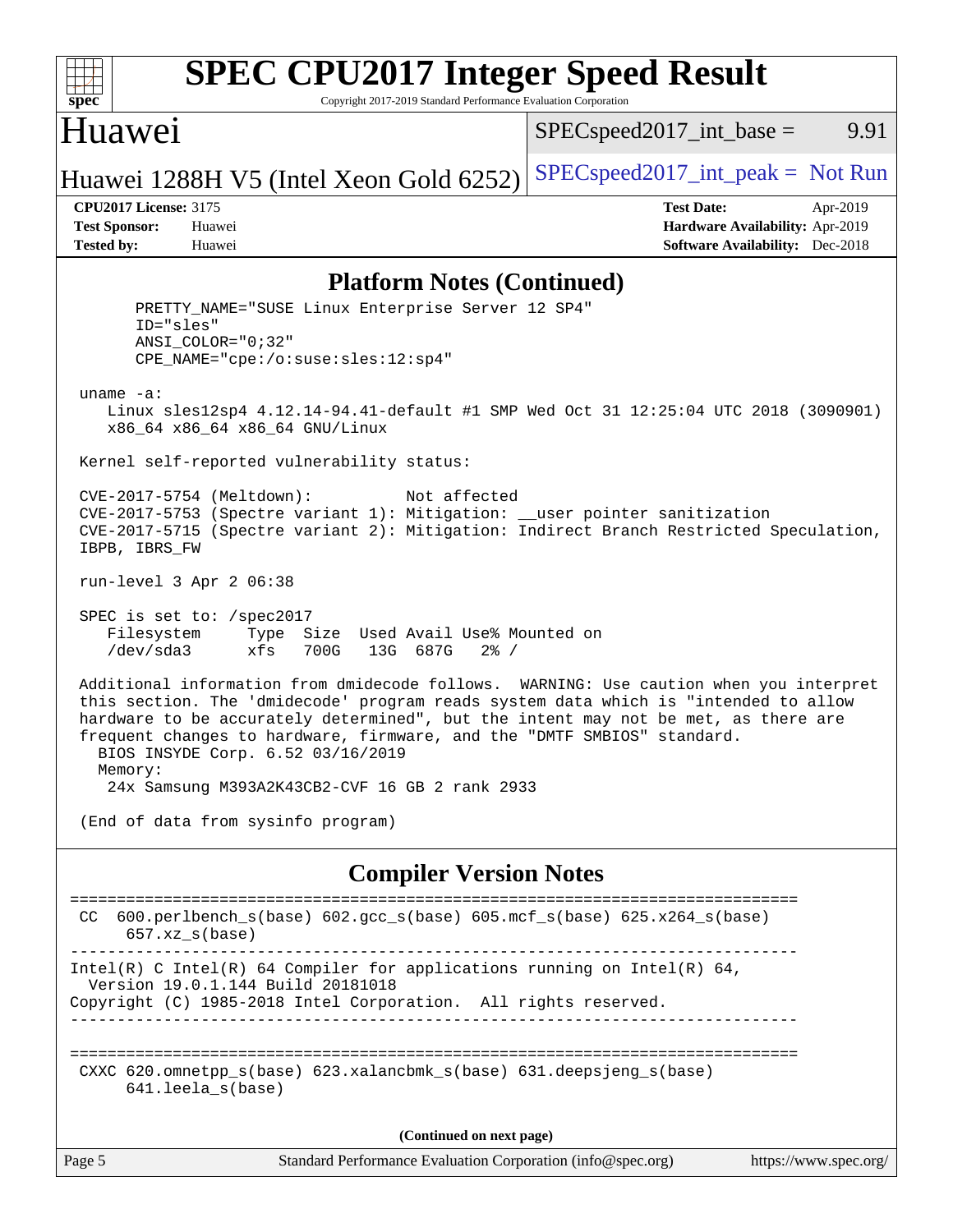| S<br>ne<br>I<br>Ľ |  |  |  |  |  |
|-------------------|--|--|--|--|--|

# **[SPEC CPU2017 Integer Speed Result](http://www.spec.org/auto/cpu2017/Docs/result-fields.html#SPECCPU2017IntegerSpeedResult)**

Copyright 2017-2019 Standard Performance Evaluation Corporation

# Huawei

 $SPEC speed2017\_int\_base =$  9.91

# Huawei 1288H V5 (Intel Xeon Gold  $6252$ ) [SPECspeed2017\\_int\\_peak =](http://www.spec.org/auto/cpu2017/Docs/result-fields.html#SPECspeed2017intpeak) Not Run

**[Tested by:](http://www.spec.org/auto/cpu2017/Docs/result-fields.html#Testedby)** Huawei **[Software Availability:](http://www.spec.org/auto/cpu2017/Docs/result-fields.html#SoftwareAvailability)** Dec-2018

**[CPU2017 License:](http://www.spec.org/auto/cpu2017/Docs/result-fields.html#CPU2017License)** 3175 **[Test Date:](http://www.spec.org/auto/cpu2017/Docs/result-fields.html#TestDate)** Apr-2019 **[Test Sponsor:](http://www.spec.org/auto/cpu2017/Docs/result-fields.html#TestSponsor)** Huawei **[Hardware Availability:](http://www.spec.org/auto/cpu2017/Docs/result-fields.html#HardwareAvailability)** Apr-2019

### **[Compiler Version Notes \(Continued\)](http://www.spec.org/auto/cpu2017/Docs/result-fields.html#CompilerVersionNotes)**

| Intel(R) C++ Intel(R) 64 Compiler for applications running on Intel(R) 64,<br>Version 19.0.1.144 Build 20181018     |  |  |  |  |  |
|---------------------------------------------------------------------------------------------------------------------|--|--|--|--|--|
| Copyright (C) 1985-2018 Intel Corporation. All rights reserved.                                                     |  |  |  |  |  |
|                                                                                                                     |  |  |  |  |  |
|                                                                                                                     |  |  |  |  |  |
|                                                                                                                     |  |  |  |  |  |
|                                                                                                                     |  |  |  |  |  |
| FC 648.exchange2 s(base)                                                                                            |  |  |  |  |  |
|                                                                                                                     |  |  |  |  |  |
| Intel(R) Fortran Intel(R) 64 Compiler for applications running on Intel(R)<br>64, Version 19.0.1.144 Build 20181018 |  |  |  |  |  |
| Copyright (C) 1985-2018 Intel Corporation. All rights reserved.                                                     |  |  |  |  |  |
|                                                                                                                     |  |  |  |  |  |
|                                                                                                                     |  |  |  |  |  |

# **[Base Compiler Invocation](http://www.spec.org/auto/cpu2017/Docs/result-fields.html#BaseCompilerInvocation)**

[C benchmarks](http://www.spec.org/auto/cpu2017/Docs/result-fields.html#Cbenchmarks): [icc -m64 -std=c11](http://www.spec.org/cpu2017/results/res2019q2/cpu2017-20190428-12533.flags.html#user_CCbase_intel_icc_64bit_c11_33ee0cdaae7deeeab2a9725423ba97205ce30f63b9926c2519791662299b76a0318f32ddfffdc46587804de3178b4f9328c46fa7c2b0cd779d7a61945c91cd35)

[C++ benchmarks:](http://www.spec.org/auto/cpu2017/Docs/result-fields.html#CXXbenchmarks) [icpc -m64](http://www.spec.org/cpu2017/results/res2019q2/cpu2017-20190428-12533.flags.html#user_CXXbase_intel_icpc_64bit_4ecb2543ae3f1412ef961e0650ca070fec7b7afdcd6ed48761b84423119d1bf6bdf5cad15b44d48e7256388bc77273b966e5eb805aefd121eb22e9299b2ec9d9)

[Fortran benchmarks](http://www.spec.org/auto/cpu2017/Docs/result-fields.html#Fortranbenchmarks): [ifort -m64](http://www.spec.org/cpu2017/results/res2019q2/cpu2017-20190428-12533.flags.html#user_FCbase_intel_ifort_64bit_24f2bb282fbaeffd6157abe4f878425411749daecae9a33200eee2bee2fe76f3b89351d69a8130dd5949958ce389cf37ff59a95e7a40d588e8d3a57e0c3fd751)

# **[Base Portability Flags](http://www.spec.org/auto/cpu2017/Docs/result-fields.html#BasePortabilityFlags)**

 600.perlbench\_s: [-DSPEC\\_LP64](http://www.spec.org/cpu2017/results/res2019q2/cpu2017-20190428-12533.flags.html#b600.perlbench_s_basePORTABILITY_DSPEC_LP64) [-DSPEC\\_LINUX\\_X64](http://www.spec.org/cpu2017/results/res2019q2/cpu2017-20190428-12533.flags.html#b600.perlbench_s_baseCPORTABILITY_DSPEC_LINUX_X64) 602.gcc\_s: [-DSPEC\\_LP64](http://www.spec.org/cpu2017/results/res2019q2/cpu2017-20190428-12533.flags.html#suite_basePORTABILITY602_gcc_s_DSPEC_LP64) 605.mcf\_s: [-DSPEC\\_LP64](http://www.spec.org/cpu2017/results/res2019q2/cpu2017-20190428-12533.flags.html#suite_basePORTABILITY605_mcf_s_DSPEC_LP64) 620.omnetpp\_s: [-DSPEC\\_LP64](http://www.spec.org/cpu2017/results/res2019q2/cpu2017-20190428-12533.flags.html#suite_basePORTABILITY620_omnetpp_s_DSPEC_LP64) 623.xalancbmk\_s: [-DSPEC\\_LP64](http://www.spec.org/cpu2017/results/res2019q2/cpu2017-20190428-12533.flags.html#suite_basePORTABILITY623_xalancbmk_s_DSPEC_LP64) [-DSPEC\\_LINUX](http://www.spec.org/cpu2017/results/res2019q2/cpu2017-20190428-12533.flags.html#b623.xalancbmk_s_baseCXXPORTABILITY_DSPEC_LINUX) 625.x264\_s: [-DSPEC\\_LP64](http://www.spec.org/cpu2017/results/res2019q2/cpu2017-20190428-12533.flags.html#suite_basePORTABILITY625_x264_s_DSPEC_LP64) 631.deepsjeng\_s: [-DSPEC\\_LP64](http://www.spec.org/cpu2017/results/res2019q2/cpu2017-20190428-12533.flags.html#suite_basePORTABILITY631_deepsjeng_s_DSPEC_LP64) 641.leela\_s: [-DSPEC\\_LP64](http://www.spec.org/cpu2017/results/res2019q2/cpu2017-20190428-12533.flags.html#suite_basePORTABILITY641_leela_s_DSPEC_LP64) 648.exchange2\_s: [-DSPEC\\_LP64](http://www.spec.org/cpu2017/results/res2019q2/cpu2017-20190428-12533.flags.html#suite_basePORTABILITY648_exchange2_s_DSPEC_LP64) 657.xz\_s: [-DSPEC\\_LP64](http://www.spec.org/cpu2017/results/res2019q2/cpu2017-20190428-12533.flags.html#suite_basePORTABILITY657_xz_s_DSPEC_LP64)